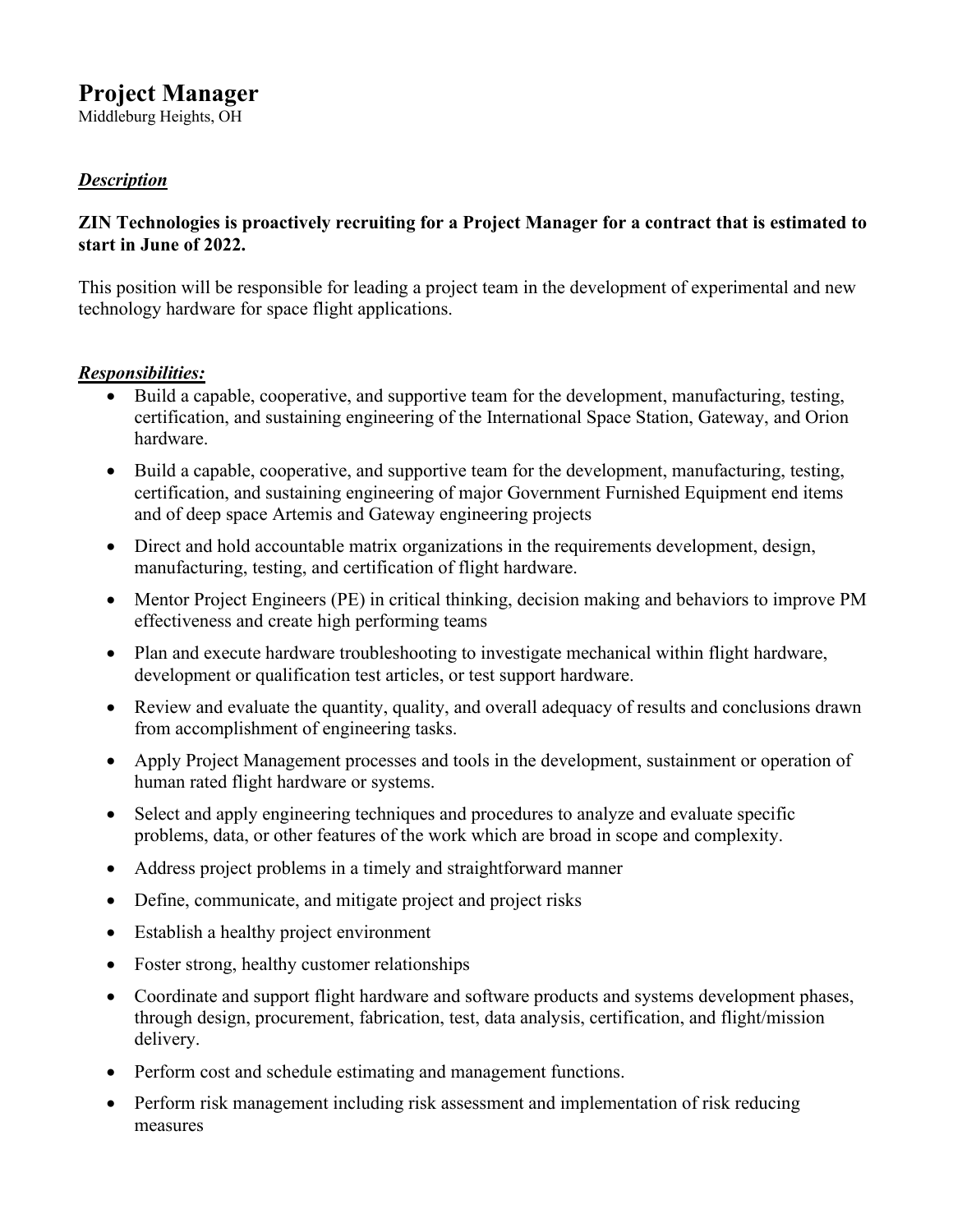#### *Requirements*

- BS degree in engineering from an accredited engineering school and five (5) years of related engineering experience
- Must be able to review essential paperwork and documents for tasks assigned.
- Knowledge of commonly used concepts, practices, and procedures in the field (including space flight hardware development and certification processes), such as mechanical system design, engineering drawings and sketches, material selection, environmental testing, and office software.
- Must be able to organize and prioritize tasks to meet deadlines and schedules and to work unsupervised for long periods.
- Must have excellent written and verbal communications skills. The position requires close coordination with the NASA Project Managers and ISS/Orion program representatives

## *Preferences*

- MS degree from an accredited engineering school and four (4) years of related engineering experience, or Ph.D. from an accredited engineering school and zero (0) years of related experience.
- Background in flight hardware development, testing, and certification.
- Familiarity with the Engineering Life Cycle process.
- PMP a plus but not required
- Aerospace industry preferred

## *About Us*

ZIN Technologies, Inc. is a federal contractor and an award-winning AS 9100 registered small, disadvantaged business (SDB) headquartered in Northeast Ohio. Established in 1957, ZIN is a leader in providing advanced engineering services and product development solutions for NASA, DoD, and private industry.

ZIN provides full lifecycle development of aerospace systems including design, development, engineering, integration, test, evaluation, orbital operations, systems modeling, simulation, verification, and validation. The flight hardware lifecycle spans concept definition, design, development, fabrication, verification, integration, launch, operations, and data processing.

We offer expertise in multi-discipline engineering, system and product development, production, and research and technology development. ZIN'S engineering capabilities include systems, mechanical, electrical, fluids, propulsion, structural, thermal, integration and test.

ZIN has a strong heritage in the areas of Space Operations including payload operations, space communications, navigation, and network reconfigurable testbed. ZIN supports exploration systems (ORION, SLS, ISS, commercial vehicles) and space technologies (advanced communications, power, propulsion, cryogenics).